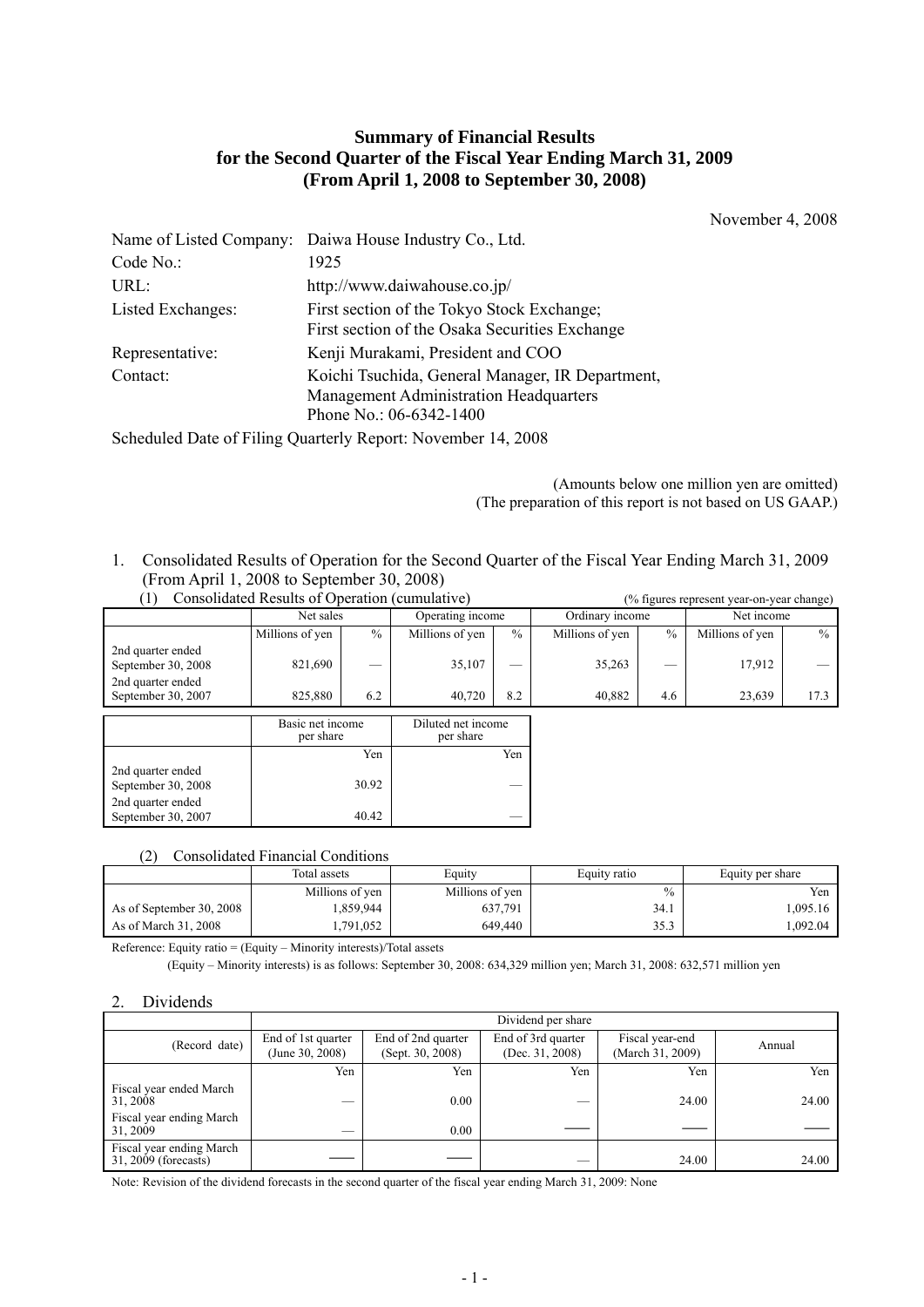3. Consolidated Business Forecasts for the Fiscal Year Ending March 31, 2009 (From April 1, 2008 to March 31, 2009)

|                                      | Net sales       |       | Operating income  |        | Ordinary income   |       | Net income        |               | Basic net<br>income per<br>share |
|--------------------------------------|-----------------|-------|-------------------|--------|-------------------|-------|-------------------|---------------|----------------------------------|
|                                      | Millions of yen |       | % Millions of yen |        | % Millions of yen |       | % Millions of yen | $\frac{0}{0}$ | Yen                              |
| Fiscal year ending<br>March 31, 2009 | .665,000        | (2.6) | 70.000            | (21.5) | 60.000            | (2.1) | 26,500            | 102.6         | 45.75                            |

(% figures represent year-on-year change)

Note: Revision of the business forecasts in the second quarter of the fiscal year ending March 31, 2009: Yes

#### 4. Others

- (1) Changes in significant subsidiaries during the current accounting period (changes in specified subsidiaries associated with changes in the scope of consolidation): None
- (2) Application of simplified accounting methods and/or accounting methods unique to the preparation of the quarterly consolidated financial statements: None
- (3) Changes in accounting policies, procedures and methods of presentation for the preparation of quarterly consolidated financial statements (items recorded in changes to the basic significant matters regarding preparation of quarterly consolidated financial statements)
	- 1) Changes due to amendment of accounting standards: Yes
	- 2) Changes due to reasons other than 1): Yes Note: For details, please refer to "4. Others" of "[Qualitative Information and Financial Statements]" on page 5.

#### (4) Number of issued shares (common stock)

| 1) | Number of issued shares at the end of the period (including treasury stock)                      |                    |
|----|--------------------------------------------------------------------------------------------------|--------------------|
|    | As of September 30, 2008:                                                                        | 599,921,851 shares |
|    | As of March 31, 2008:                                                                            | 599,921,851 shares |
| 2) | Number of treasury stock at the end of the period                                                |                    |
|    | As of September 30, 2008:                                                                        | 20,712,173 shares  |
|    | As of March 31, 2008:                                                                            | 20,665,458 shares  |
| 3) | Average number of shares during the period (cumulative quarterly consolidated accounting period) |                    |
|    | Second quarter ended September 30, 2008:                                                         | 579,237,391 shares |
|    | Second quarter ended September 30, 2007:                                                         | 584,890,587 shares |

Remarks on appropriate use of forecasted results of operation and other special matters

- 1. The aforementioned forecasts represent changes from those announced on May 13, 2008. For details, please refer to the "Notice of the Revision of Business Forecasts" dated November 4, 2008.
- 2. The above business forecasts are based on assumptions in light of the information available as of the date of announcement of this material and the factors of uncertainty that may possibly impact the future results of operation. The Company's actual results may differ significantly from those presented herein as a consequence of numerous factors such as economic conditions, competitor situations and fluctuations in land prices. Please refer to the section of "3. Qualitative Information Regarding Consolidated Business Forecasts" of "[Qualitative Information and Financial Statements]" on page 5 for details.
- 3. Commencing fiscal year 2008, the "Accounting Standard for Quarterly Financial Reporting" (ASBJ Statement No. 12) and "Guidance on Accounting Standard for Quarterly Financial Reporting" (ASBJ Guidance No. 14) are applied. Quarterly consolidated financial statements are prepared according to the "Regulations Concerning Quarterly Consolidated Financial Statements."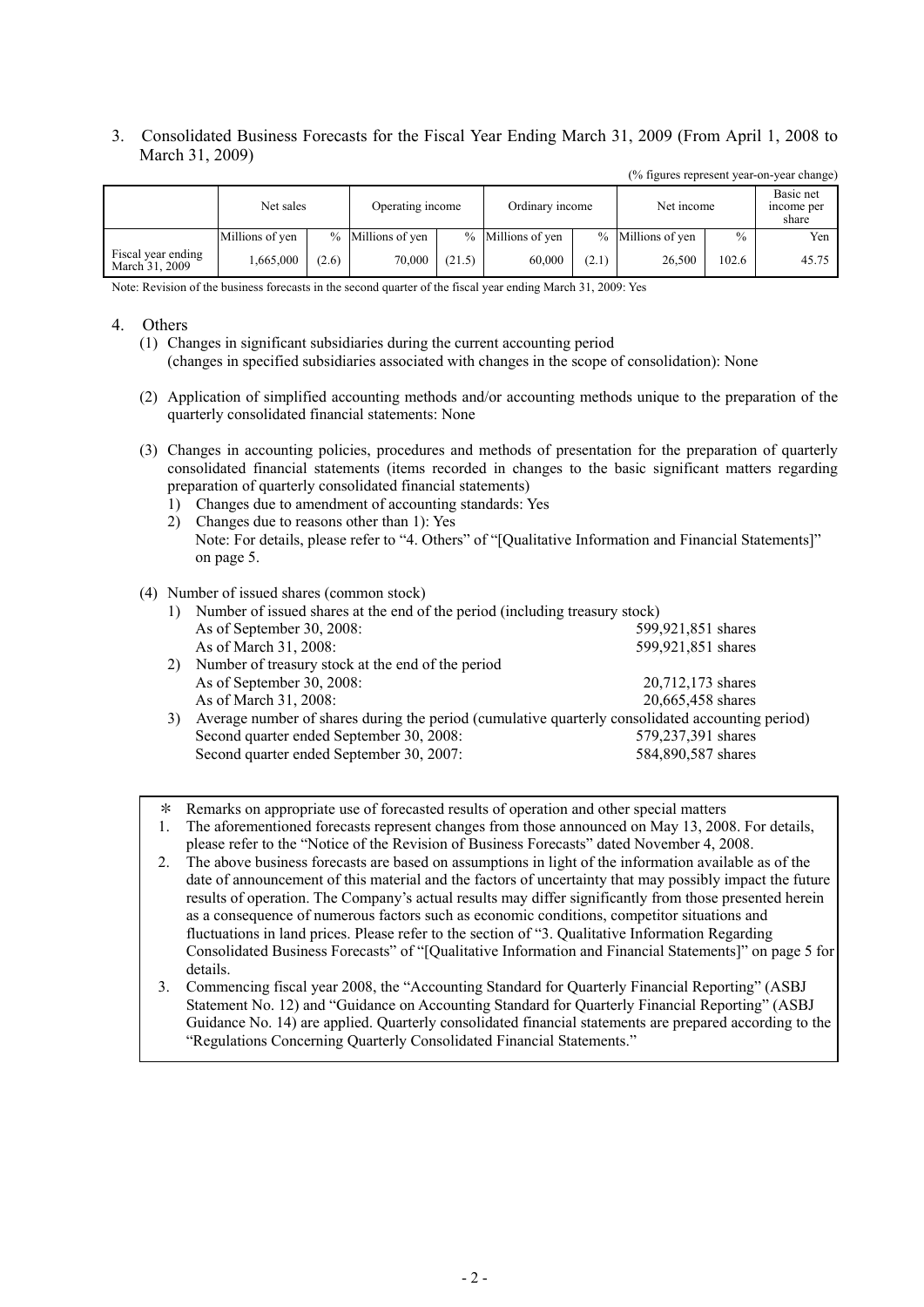#### **Qualitative Information and Financial Statements**

1. Qualitative Information Regarding Consolidated Business Results

The Japanese economy in the second quarter of the consolidated accounting period (first six months) for fiscal year 2008, ending March 31, 2009, continued its difficult path with a decrease in corporate earnings and very sluggish consumer spending caused by an increase in commodity prices, among others, in the wake of a global economic slowdown as a consequence of the soaring price of crude oil and raw materials, and uncertainties in the U.S. financial market.

In the housing industry, although the impact from the enforcement of the revised Building Standard Law faded, the number of new housing starts hovered at a low level as a grim outlook on the economy and concerns on personal income impacted consumers' motivation to purchase.

Amid such a business environment, the Daiwa House Group promoted each of its businesses based on the main themes of "improve profit structure" and "nurture new future earnings drivers," in accordance with the basic strategies outlined in "Daiwa House Group 2nd Medium-Term Management Plan ― Challenge 2010," which started in April of this year.

Specifically, in the Single-Family House Division, the Group moved forward its efforts to propose new the "Happy Hug Model" home planning project developed in collaboration with Benesse Corporation for families raising small children. In addition, we launched our new "xevoC" product, which combines the convenience of planning and proposal-based products with design flexibility. Through these efforts, we strengthened our idea proposal service and added to our "xevo" series product lineup.

Even with respect to "strengthen the comprehensive real estate business," one of the basic strategies of the Plan, we endeavored to advance the development of high-rise rental housing and commercial facilities, among others, to secure a revenue source that leverages the comprehensive capabilities of the Group.

In addition, from the perspective of corporate environmental and social awareness, the Group has been effectuating efforts to stop global warming with the introduction of "Forest Friendly Paper  $_{TM}$ ", which is one step ahead of recycled paper, and supporting volunteer activities such as the endorsement of the "Cambodian Water Well Project" to eliminate water shortages in that country.

As a result of these factors, consolidated net sales for the second quarter of the consolidated accounting period was 821,690 million yen. With respect to earnings, the worsening cost of sales ratio caused by soaring material prices and the increase in selling, general and administrative expenses resulted in ordinary income of 35,263 million yen and net income of 17,912 million yen.

Results by business segment are as follows.

<Residential Business>

In the Single-Family House Division, as part of the "xevo" brand product series, we made efforts to propose new home planning projects such as the "Happy Hug Model" for families raising small children and conducted nationwide campaigns all in an effort to proactively strengthen our idea proposal service. Regarding the new housing products, "xevoC" was introduced to expand our lineup. Under the concept "every member of the family is an architect," this product allowed our customers to design freely their interior layout (infill) while realizing home design cost reductions by limiting the number of building skeleton options. This resulted in the development of a product that can be designed by the whole family, a fun activity for all. In addition, by introducing a system that enables web-based home design simulations by customers and starting up an automated data processing system developed by Daiwa House for its design process, we succeeded in streamlining operations including the computerization of processes such as material allocation and checks.

In the Rental Housing Division, the Group strengthened its activities in city centers and expanded the sale of three-storey rental housing in convenient locations for a comfortable life. Meanwhile, we promoted our monthly-based/short-term lease furnished housing business (monthly rental housing business) mainly using medium and high-rise renal properties, as well as our low-rise monthly rental housing business. In addition, we pursued large-scale developments in major cities and expanded our business in step with the diversification of lifestyles.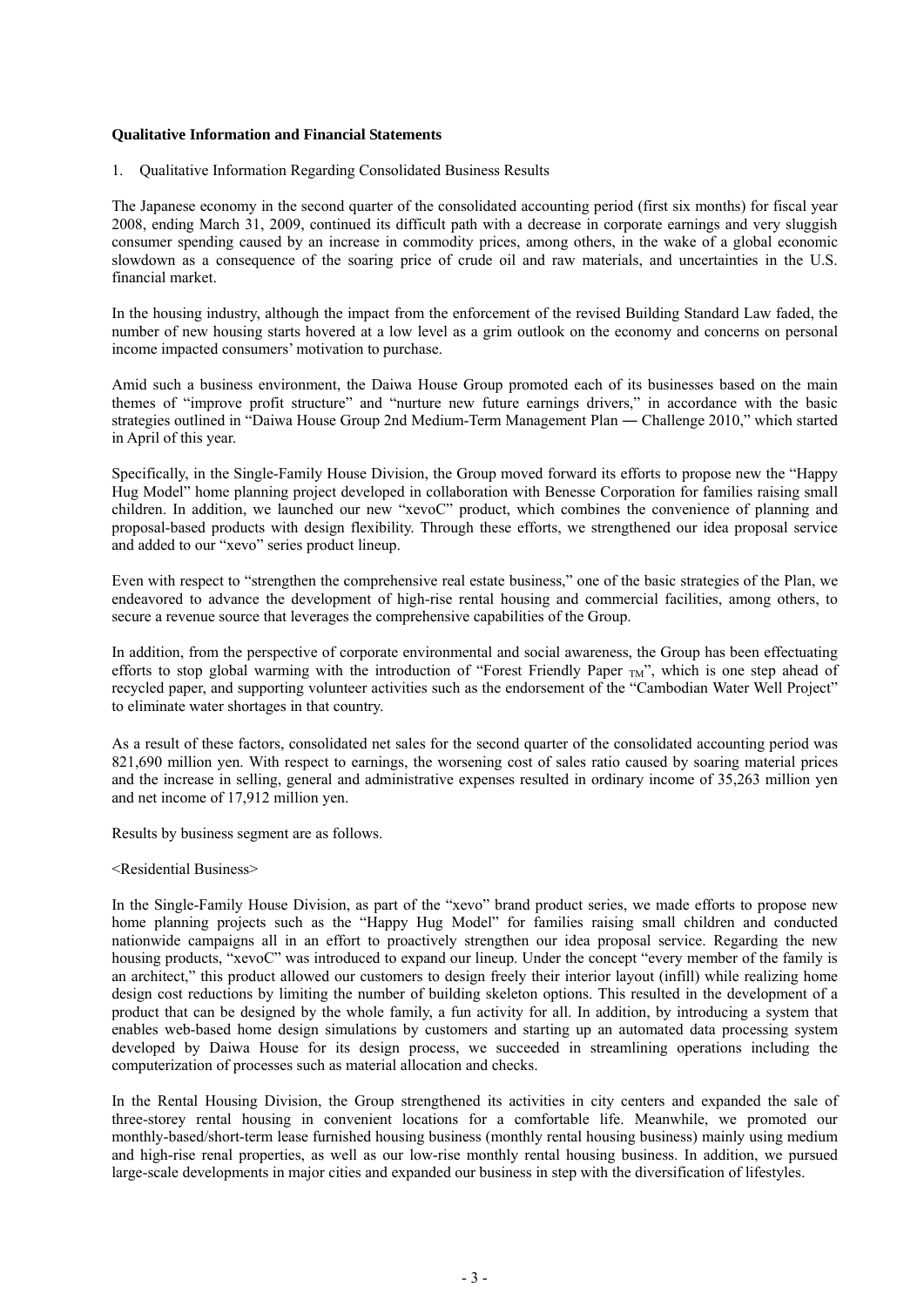In the Condominium Division, faced with an increasingly difficult market, we endeavored to strengthen our sales force by holding nationwide welcoming campaigns mainly using the internet. We also worked to ensure "safety and security" after sales and promoted a framework enabling the maintenance of "asset value."

In the Home Renovations Division, the Group focused on providing services that would enhance comfort such as increasing building value and improving daily life functions.

As a result, sales in this business segment amounted to 486,096 million yen, and operating income amounted to 21,865 million yen.

<Commercial Construction Business>

In the Commercial Facilities Division, the Group promoted planning and proposal-driven sales centered on road-side shops development leveraging its abundant land information and new store opening support know-how for tenant businesses. We also focused on developing large-scale commercial complexes for which a management and support system was put in place.

The Group's Distribution, Medical/Nursing Care and Corporate Facilities Division undertook constructions of large-scale logistics centers, production sites and foodstuff logistics facilities and developed our "solutions for distribution and real estate management," a system for undertaking the entire process from design and construction to quality control management and maintenance tasks for the facilities of logistics companies. In the field of medical and nursing care facilities, we proactively made proposals mainly to healthcare corporations concerning private housing-type nursing homes and rental housing for the aged, among others. In the field of corporate facilities, we provided support for the development of sales offices by constructing showrooms, offices and other structures for corporate customers operating nationwide.

As a result, sales in this business segment amounted to 241,632 million yen and operating income amounted to 24,128 million yen.

<Resort Hotels and Sports Life Business>

In the Resort Hotels Division, although some hotels were affected by the Iwate-Miyagi Nairiku Earthquake of June 2008, the Noto Royal Hotel, which suffered immense damage due to the impact of the Noto Peninsula Earthquake of March 2007, was reopened and a large number of customers, mostly families, stayed there during the summer season. Under these conditions, we have managed hotels always with "safety, security and service" as our highest priority to have customers stay with peace of mind and total satisfaction.

In the Sports Life Division, we rebuilt the existing NAS Sunmarche (Aichi) branch and opened the new NAS Niigata (Niigata) branch making efforts to acquire new customers and contributing to the revitalization of local communities.

As a result, sales in this business segment amounted to 31,160 million yen, however, due to low consumer sentiment from rising commodity prices and the increase in facility management costs, this segment recorded an operating loss of 408 million yen.

<Home Center Business>

In the Home Center Business Segment, after putting in place a marketing system for the five stores whose business was transferred to the Group in the previous consolidated fiscal year, we newly refurbished the Royal Home Center Kishiwada (Osaka), Royal Home Center Kawachinagano (Osaka), Royal Home Center Kakogawa (Hyogo) and Royal Home Center Moriyama (Shiga), among other tasks, to revitalize existing stores and reinforce our business base.

As a result, sales in this business segment amounted to 33,267 million yen and operating income amounted to 665 million yen.

#### <Other Businesses>

In the Housing Construction Material Manufacturing and Marketing Division, we added to the lineup of building materials and products offered to housing manufacturers and regional house builders and made efforts to strengthen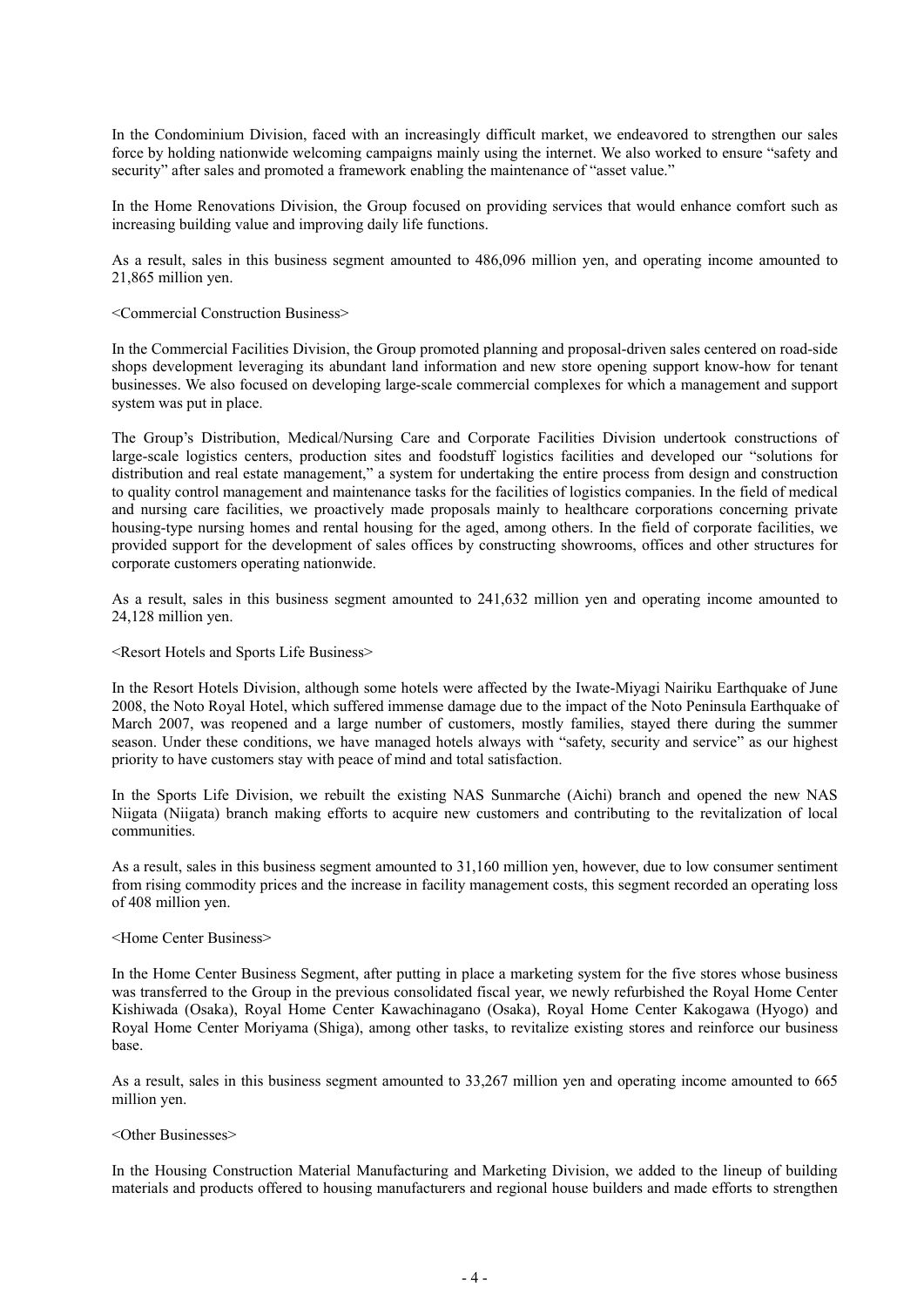storage cabinet product sales specifically to rental houses. Meanwhile, sales were expanded through planning and proposals for interior work on large-scale commercial complexes and hotels, etc., and made-to-order furniture.

In the Logistics Division, in addition to the construction of a logistics center for new customers at the Osaka Port Logistics Center II (Osaka) effectuated in an effort to expand our "Asset-Type Third Party Logistics" business, we also built dedicated logistics centers for existing customers at the No. 2 Chubu Logistics Center (Aichi) and No. 3 Ota Logistics Center (Gunma) and expanded our business.

In the City Hotel Division, the opening of the Daiwa Roynet Hotel Nagoya-Ekimae (Aichi), Daiwa Roynet Hotel Shin-Yokohama (Kanagawa) and Daiwa Roynet Hotel Oita (Oita) brought our Daiwa Roynet Hotel locations to 13. Combined with the Osaka Daiichi Hotel (Osaka) and Royton Sapporo (Hokkaido), we now operate a total of 15 hotels nationwide.

As a result, sales in this business segment amounted to 72,549 million yen and operating income amounted to 1,089 million yen.

2. Qualitative Information Regarding Consolidated Financial Conditions

At the end of the second quarter consolidated accounting period for fiscal year 2008, ending March 31, 2009, total assets stood at 1,859,944 million yen, an increase of 68,891 million yen compared with 1,791,052 million yen at the end of fiscal year 2007. The main contributing factors were the increase in fixed assets due to the acquisition of property, plant and equipment such as high-rise rental housing and commercial facilities, and the investment in the real estate business and other business.

Total liabilities at the end of the second quarter consolidated accounting period stood at 1,222,152 million yen, an increase of 80,540 million yen compared with the 1,141,611 million yen at the end of fiscal year 2007. The main contributing factors were the procurement of funds through both bank loans and commercial paper issuance, and the increase in deposits received from customers.

Concerning total equity, although net income for the second quarter was 17,912 million yen, because of the payment of shareholder dividends for fiscal year 2007, total equity was 637,791 million yen, a decrease of 11,649 million yen compared with the end of fiscal year 2007.

3. Qualitative Information Regarding Consolidated Business Forecasts

In light of the transition of past business results, market trends and other aspects, full-year consolidated business results forecasts announced on May 13, 2008 have been revised. Please refer to the "Notice of Revision of Business Forecasts" announced on this date (November 4, 2008) for items pertaining to the revised forecasts.

- 4. Others
	- (1) Changes in significant subsidiaries during the current accounting period (changes in specified subsidiaries associated with changes in the scope of consolidation): No items to report.
	- (2) Application of simplified accounting methods and/or accounting methods unique to the preparation of quarterly consolidated financial statements: No items to report.
	- (3) Changes in accounting policies, procedures and methods of presentation for the preparation of quarterly consolidated financial statements
	- ・Changes in accounting standards
		- 1) Application of "Accounting Standard for Quarterly Financial Reporting" Commencing fiscal year 2008, "Accounting Standard for Quarterly Financial Reporting" (ASBJ Statement No. 12) and "Guidance on Accounting Standard for Quarterly Financial Reporting" (ASBJ Guidance No. 14) are applied. Quarterly consolidated financial statements are prepared according to the "Regulations Concerning Quarterly Consolidated Financial Statements."
		- 2) Changes to the valuation standard and valuation method for inventories Before this change, a cost method based on identified cost method was used, but beginning the first quarter consolidated accounting period, a cost method based on identified cost method based on the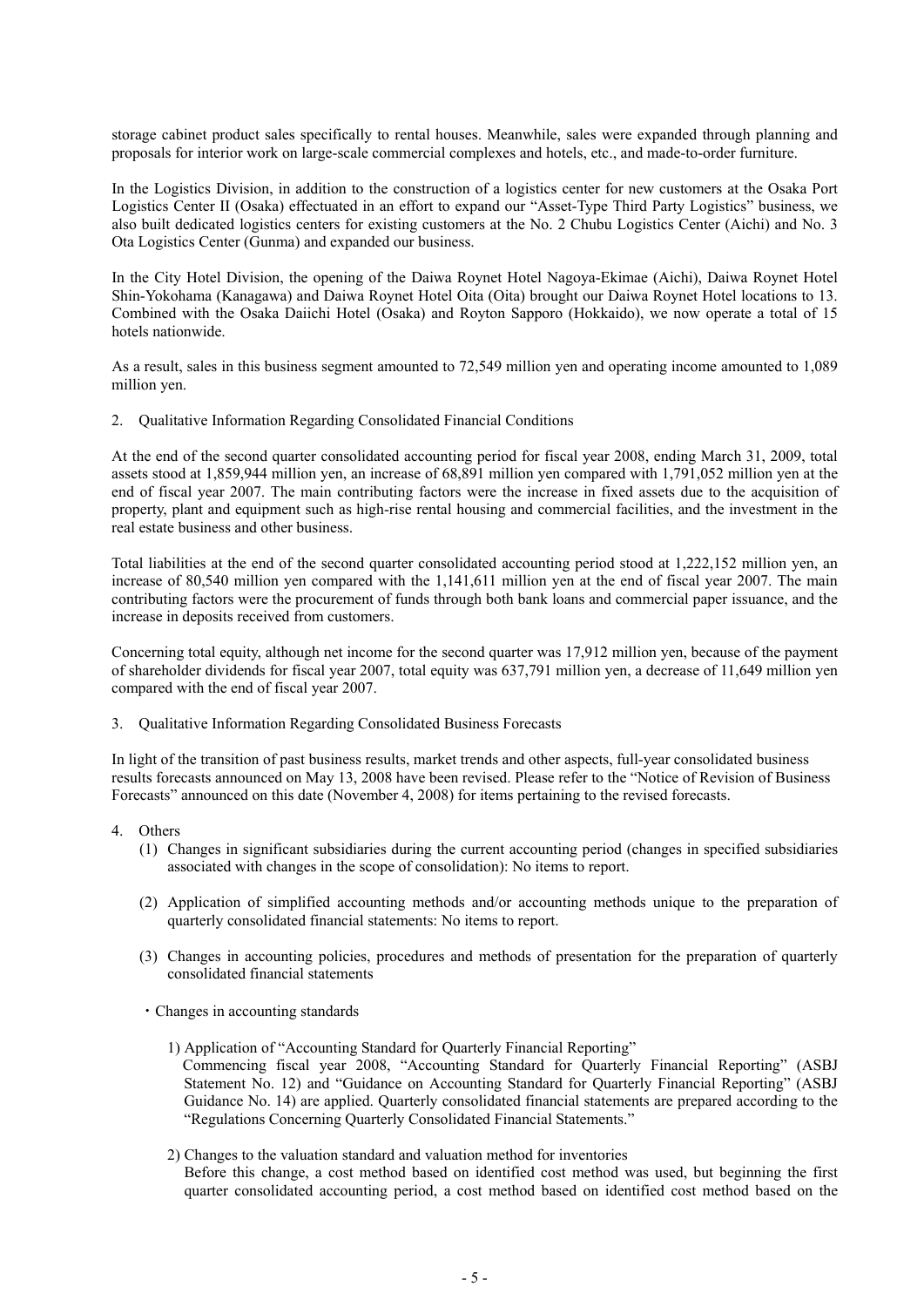"Accounting Standard for Measurement of Inventories" (ASBJ Statement No. 9) (a write-down method based on falling profitability as measured by the balance sheet) has been used for the calculation of inventories. The impact of these changes on profit or loss is insignificant.

- 3) Application of "Practical Solution on Unification of Accounting Policies Applied to Foreign Subsidiaries for Consolidated Financial Statements" Beginning the first quarter consolidated accounting period, "Practical Solution on Unification of Accounting Policies Applied to Foreign Subsidiaries for Consolidated Financial Statements" (ASBJ PITF No. 18) is applied, and necessary amendments have been made to the consolidated settlement of accounts. The impact of these changes on profit or loss is insignificant.
- 4) Application of "Accounting Standard for Lease Transactions"

Before this change, the accounting method that was applied to finance and lease transactions that did not involve the transfer of ownership was different depending on the method for lease transaction. However, because of the "Accounting Standard for Lease Transactions" (ASBJ Statement No.13) and the "Guidance on Accounting Standard for Lease Transactions" (ASBJ Guidance No.16) are applied ahead of schedule, beginning the first quarter consolidated accounting period, the accounting method has been the same as that for regular sales transactions. Finance and lease transactions, not involving the transfer of ownership, with the starting date of the lease transaction predating the fiscal year in which the accounting standard for lease transactions is first applied, are accounted for in the same method as that for normal operating lease transactions. The impact of these changes on profit or loss is insignificant.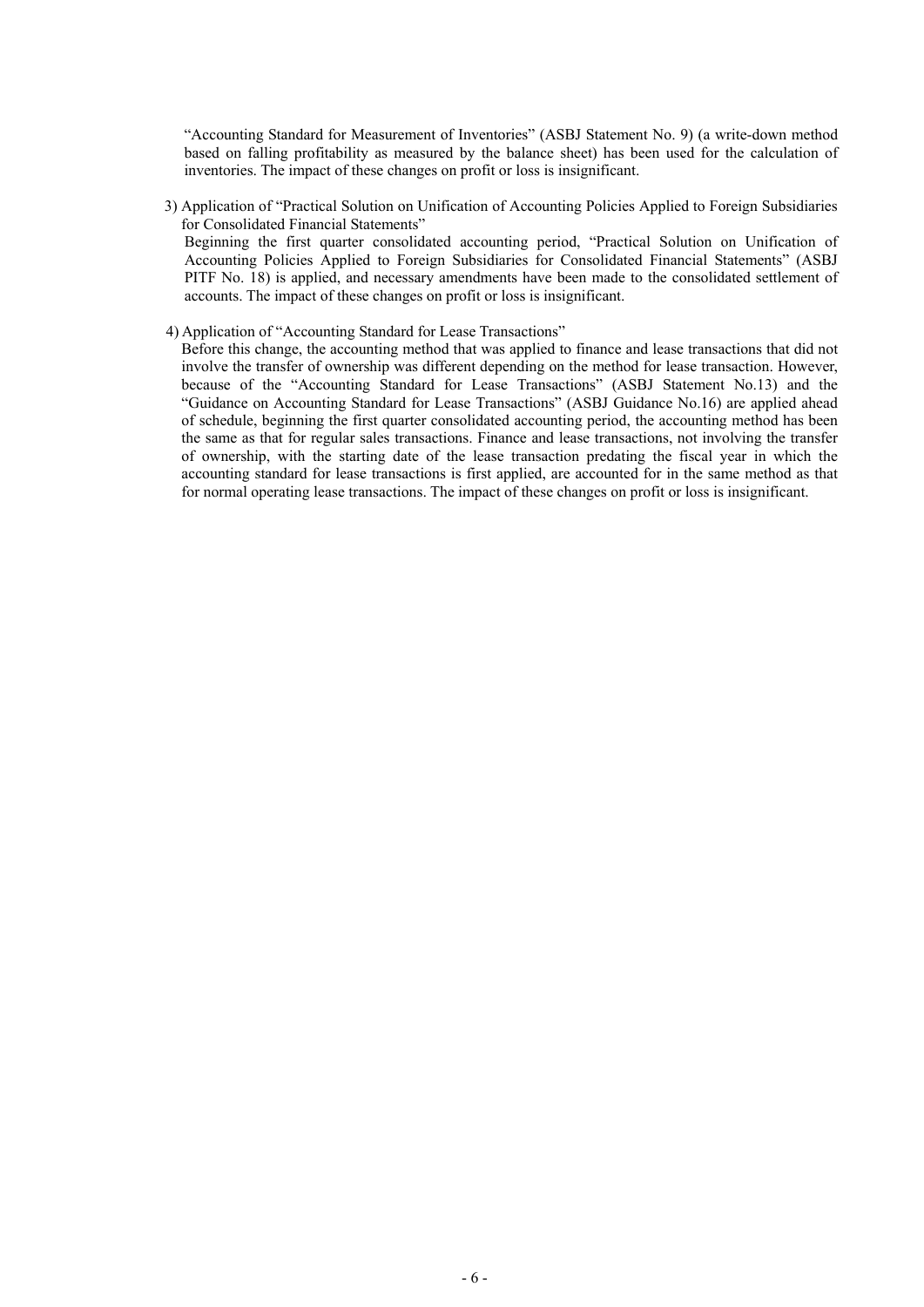#### 5. Quarterly Consolidated Financial Statements

|                                     | Current accounting period<br>(as of September 30, 2008) | Previous fiscal year<br>(as of March 31, 2008) |
|-------------------------------------|---------------------------------------------------------|------------------------------------------------|
| Assets                              |                                                         |                                                |
| Current assets                      |                                                         |                                                |
| Cash and cash equivalents           | 106,254                                                 | 100,354                                        |
| Trade notes and accounts receivable | 51,467                                                  | 63,337                                         |
| Marketable securities               | 20                                                      | 20                                             |
| Construction projects in progress   | 67,512                                                  | 72,602                                         |
| Merchandise and finished goods      | 11,317                                                  | 12,444                                         |
| Work in process                     | 11,481                                                  | 10,497                                         |
| Raw materials and supplies          | 4,689                                                   | 4,325                                          |
| Real estate for sale                | 314,100                                                 | 325,891                                        |
| Real estate for sale in process     | 57,114                                                  | 66,009                                         |
| Land for development                | 3,842                                                   | 3,841                                          |
| Other                               | 110,199                                                 | 103,450                                        |
| Allowance for doubtful receivables  | (1,040)                                                 | (897)                                          |
| Total current assets                | 736,959                                                 | 761,877                                        |
| Fixed assets                        |                                                         |                                                |
| Property, plant and equipment       |                                                         |                                                |
| Buildings and structures            | 493,887                                                 | 460,762                                        |
| Accumulated depreciation            | (229, 124)                                              | (223, 306)                                     |
| Buildings and structures, net       | 264,763                                                 | 237,455                                        |
| Land                                | 367,524                                                 | 341,407                                        |
| Other                               | 170,438                                                 | 144,309                                        |
| Accumulated depreciation            | (81,285)                                                | (80,356)                                       |
| Other, net                          | 89,153                                                  | 63,952                                         |
| Net property, plant and equipment   | 721,440                                                 | 642,816                                        |
| Intangible fixed assets             | 12,668                                                  | 12,410                                         |
| Investments and other assets        |                                                         |                                                |
| Investment securities               | 101,301                                                 | 98,283                                         |
| Lease deposits                      | 167,900                                                 | 164,956                                        |
| Other                               | 128,762                                                 | 119,490                                        |
| Allowance for doubtful accounts     | (9,088)                                                 | (8, 781)                                       |
| Total investments and other assets  | 388,875                                                 | 373,948                                        |
| Total fixed assets                  | 1,122,984                                               | 1,029,175                                      |
| Total assets                        | 1,859,944                                               | 1,791,052                                      |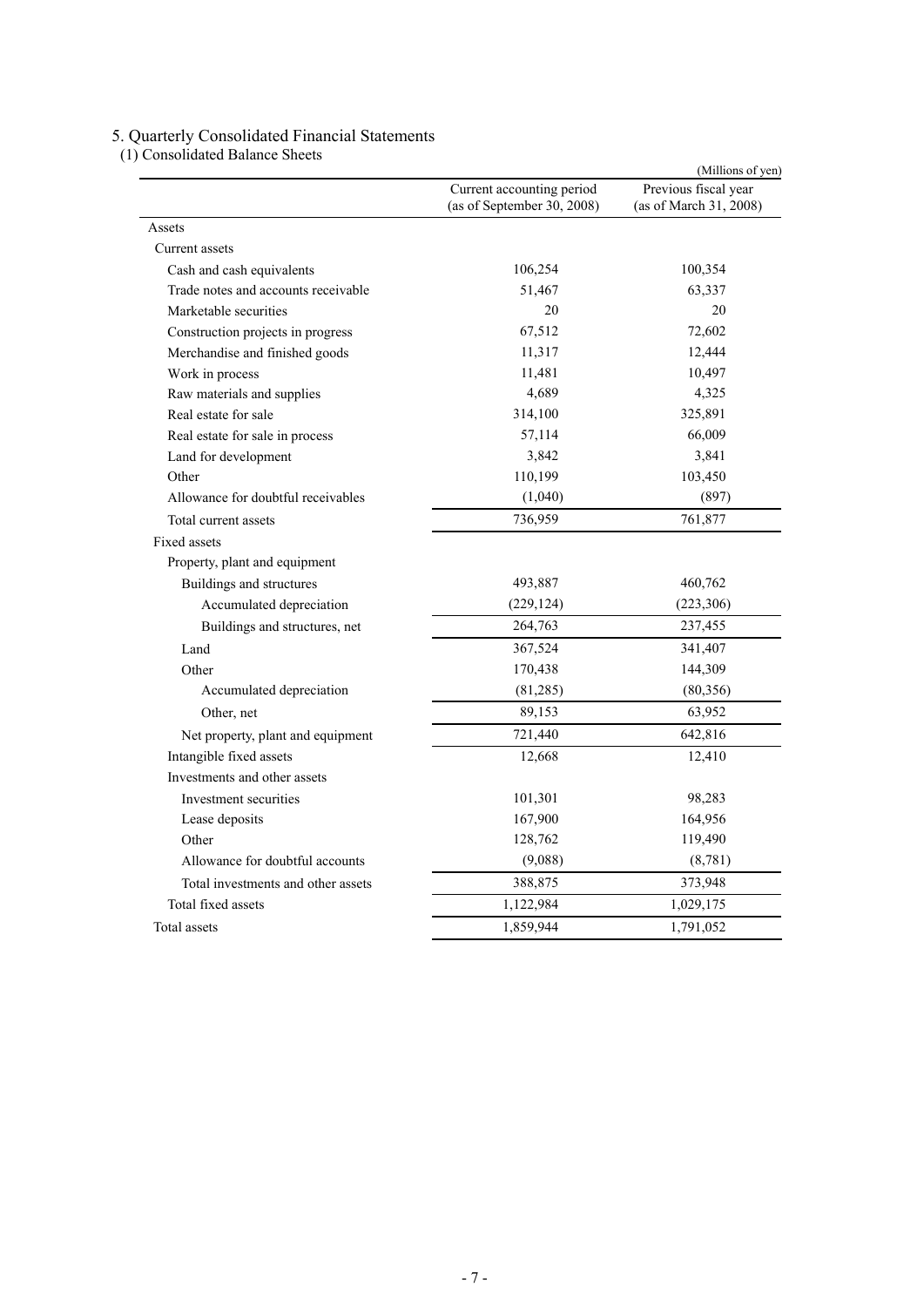|                                             |                                                         | (Millions of yen)                              |
|---------------------------------------------|---------------------------------------------------------|------------------------------------------------|
|                                             | Current accounting period<br>(as of September 30, 2008) | Previous fiscal year<br>(as of March 31, 2008) |
| Liabilities                                 |                                                         |                                                |
| Current liabilities                         |                                                         |                                                |
| Trade notes and accounts payable            | 167,321                                                 | 189,860                                        |
| Short-term bank loans                       | 17,958                                                  | 11,918                                         |
| Current portion of long-term debt           | 2,785                                                   | 1,595                                          |
| Commercial paper                            | 105,000                                                 | 20,000                                         |
| Income taxes payable                        | 13,272                                                  | 23,163                                         |
| Deposits received from customers            | 65,473                                                  | 58,628                                         |
| Accrued bonuses                             | 21,449                                                  | 21,167                                         |
| Provision for product warranties            | 7,029                                                   | 6,572                                          |
| Other                                       | 145,978                                                 | 151,418                                        |
| Total current liabilities                   | 546,268                                                 | 484,323                                        |
| Long-term liabilities                       |                                                         |                                                |
| Long-term debt                              | 205,498                                                 | 193,376                                        |
| Lease deposits received                     | 212,445                                                 | 204,287                                        |
| Provision for retirement benefits           | 125,377                                                 | 124,169                                        |
| Other                                       | 132,562                                                 | 135,453                                        |
| Total long-term liabilities                 | 675,883                                                 | 657,287                                        |
| <b>Total liabilities</b>                    | 1,222,152                                               | 1,141,611                                      |
| Equity                                      |                                                         |                                                |
| Shareholders' equity                        |                                                         |                                                |
| Common stock                                | 110,120                                                 | 110,120                                        |
| Capital surplus                             | 226,824                                                 | 226,824                                        |
| Retained earnings                           | 384,427                                                 | 381,479                                        |
| Treasury stock                              | (19, 561)                                               | (19, 534)                                      |
| Total shareholders' equity                  | 701,810                                                 | 698,891                                        |
| Valuation and translation adjustments       |                                                         |                                                |
| Net unrealized gain on available-for-sale   |                                                         |                                                |
| securities                                  | 11,331                                                  | 13,432                                         |
| Land revaluation difference                 | (78, 106)                                               | (79, 195)                                      |
| Foreign currency translation adjustments    | (707)                                                   | (556)                                          |
| Total valuation and translation adjustments | (67, 481)                                               | (66, 320)                                      |
| Minority interests                          | 3,462                                                   | 16,869                                         |
| Total equity                                | 637,791                                                 | 649,440                                        |
| Total liabilities and equity                | 1,859,944                                               | 1,791,052                                      |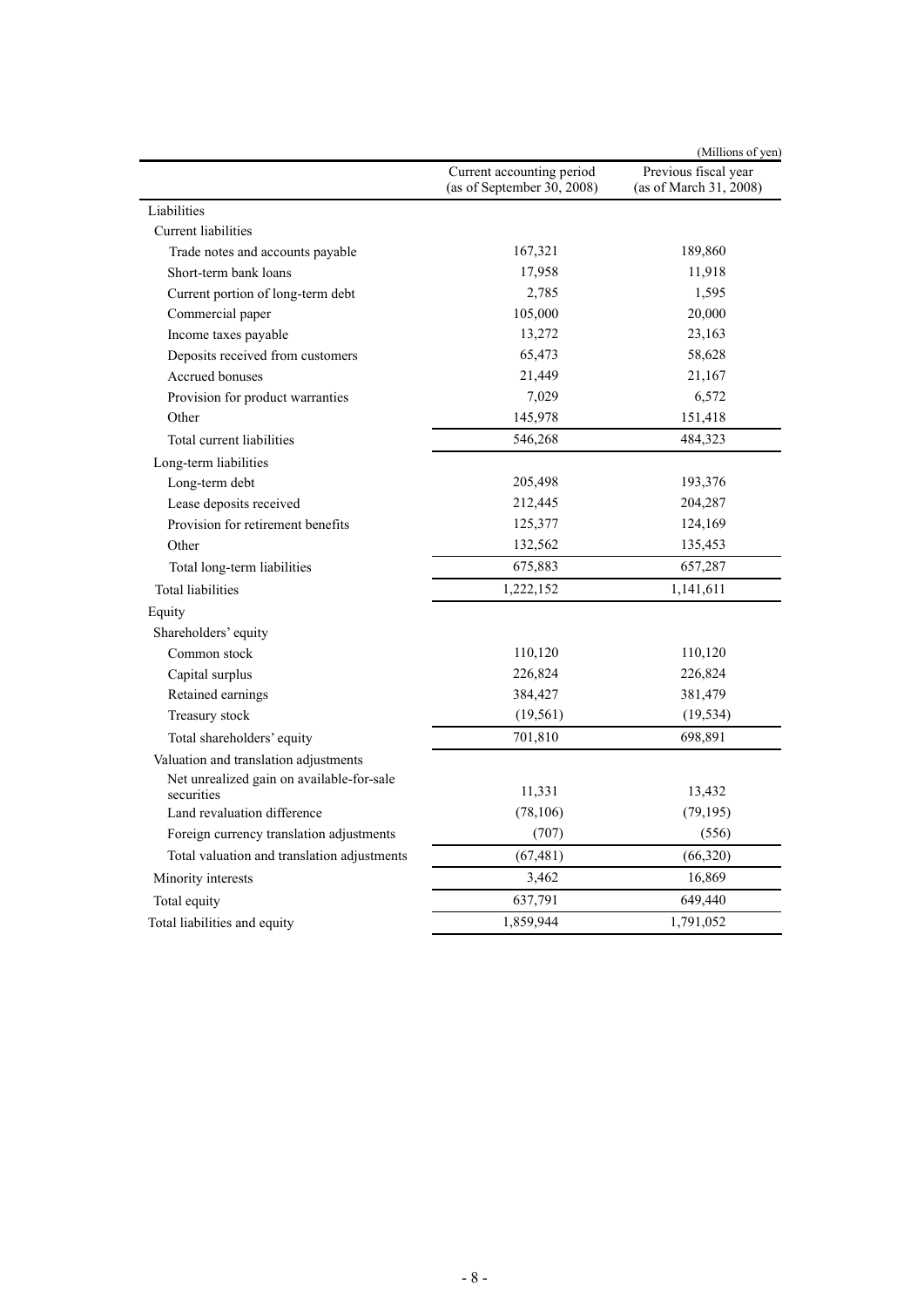## (2) Consolidated Statement of Income

|                                                            | (Millions of yen)                   |
|------------------------------------------------------------|-------------------------------------|
|                                                            | Current accounting period           |
|                                                            | (cumulative)<br>(from April 1, 2008 |
|                                                            | to September 30, 2008)              |
| Net sales                                                  | 821,690                             |
| Cost of sales                                              | 654,189                             |
| Gross profit                                               | 167,500                             |
| Selling, general and administrative expenses               | 132,393                             |
| Operating income                                           | 35,107                              |
| Other income                                               |                                     |
| Interest income                                            |                                     |
|                                                            | 728                                 |
| Dividends                                                  | 820                                 |
| Equity in earnings of associated companies                 | 482                                 |
| Gain on settlement of derivatives                          | 576                                 |
| Gain on valuation of derivatives                           | 27                                  |
| Miscellaneous income                                       | 2,615                               |
| Total other income                                         | 5,250                               |
| Other expenses                                             |                                     |
| Interest expense                                           | 2,312                               |
| Provision of allowance for doubtful                        |                                     |
| accounts                                                   | 60                                  |
| Loss on settlement of derivatives                          | 326                                 |
| Loss on valuation of derivatives                           | 423                                 |
| Miscellaneous expenses                                     | 1,972                               |
| Total other expenses                                       | 5,094                               |
| Ordinary income                                            | 35,263                              |
| Extraordinary income                                       |                                     |
| Gain on sales of property, plant and                       |                                     |
| equipment                                                  | 531                                 |
| Other                                                      | 1                                   |
| Total extraordinary income                                 | 533                                 |
| Extraordinary losses                                       |                                     |
| Loss on sales of property, plant and                       |                                     |
| equipment                                                  | 244                                 |
| Loss on disposal of property, plant and<br>equipment       | 986                                 |
|                                                            | 17                                  |
| Impairment loss<br>Write-down of marketable and investment |                                     |
| securities                                                 | 1,441                               |
| Provision of allowance for doubtful                        |                                     |
| accounts                                                   | 316                                 |
| Other                                                      | 311                                 |
| Total extraordinary losses                                 | 3,316                               |
| Income before income taxes and minority                    |                                     |
| interests                                                  | 32,480                              |
| Income taxes – current                                     | 13,248                              |
| Income taxes - deferred                                    | 1,726                               |
| Minority interests in net loss of subsidiaries             | (406)                               |
| Net income                                                 | 17,912                              |
|                                                            |                                     |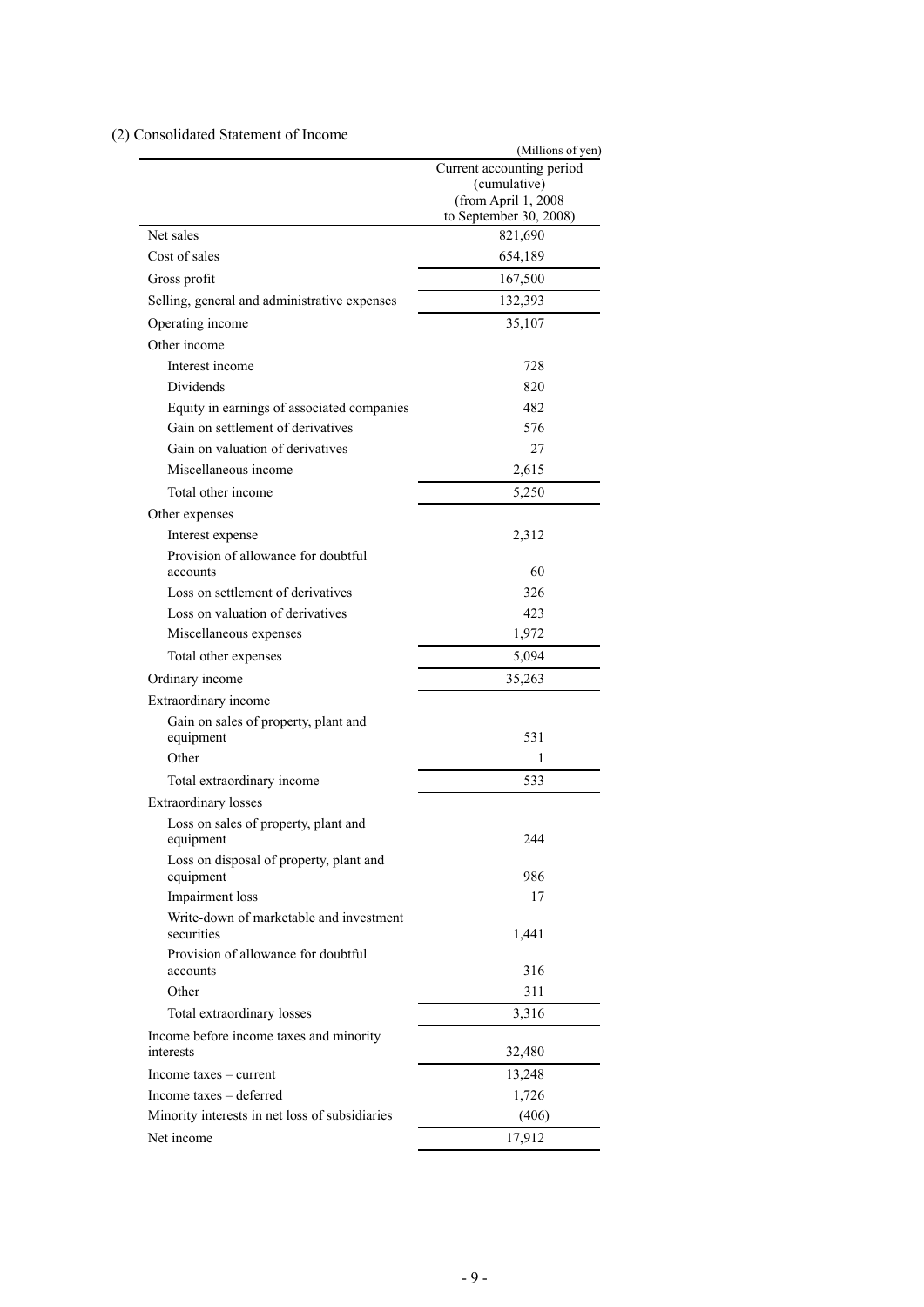Commencing fiscal year 2008, the "Accounting Standard for Quarterly Financial Reporting" (ASBJ Statement No. 12) and "Guidance on Accounting Standard for Quarterly Financial Reporting" (ASBJ Guidance No. 14) are applied. Quarterly consolidated financial statements are prepared according to the "Regulations Concerning Quarterly Consolidated Financial Statements."

(3) Notes on Premise of Going Concern

No items to report.

(4) Segment Information

#### [Information by business segment] Current consolidated cumulative accounting period (from April 1, 2008 to September 30, 2008)

|                                            | Residential<br><b>Business</b><br>(millions of<br>yen) | Commercial<br>Construction<br><b>Business</b><br>(millions of<br>yen) | <b>Resort Hotels</b><br>and Sports<br>Life Business<br>(millions of<br>yen) | Home Center<br><b>Business</b><br>(millions of<br>yen) | Other<br><b>Businesses</b><br>(millions of<br>yen) | Total<br>(millions of<br>yen) | Eliminations/<br>Corporate<br>(millions of<br>yen) | Consolidated<br>(millions of<br>yen) |
|--------------------------------------------|--------------------------------------------------------|-----------------------------------------------------------------------|-----------------------------------------------------------------------------|--------------------------------------------------------|----------------------------------------------------|-------------------------------|----------------------------------------------------|--------------------------------------|
| <b>Sales</b>                               |                                                        |                                                                       |                                                                             |                                                        |                                                    |                               |                                                    |                                      |
| (1) Sales to customers                     | 485,437                                                | 232,946                                                               | 31,133                                                                      | 32,308                                                 | 39,864                                             | 821,690                       |                                                    | 821,690                              |
| (2)<br>Inter-segment sales or<br>transfers | 658                                                    | 8.686                                                                 | 27                                                                          | 959                                                    | 32,685                                             | 43,016                        | (43,016)                                           |                                      |
| Total sales                                | 486,096                                                | 241,632                                                               | 31,160                                                                      | 33,267                                                 | 72,549                                             | 864,706                       | (43,016)                                           | 821,690                              |
| Operating expenses                         | 464,231                                                | 217,504                                                               | 31,568                                                                      | 32,601                                                 | 71,459                                             | 817,366                       | (30, 783)                                          | 786,582                              |
| Operating income (loss)                    | 21,865                                                 | 24,128                                                                | (408)                                                                       | 665                                                    | 1,089                                              | 47,340                        | (12, 232)                                          | 35,107                               |

Notes: 1. Method of industry segmentation

The Company has defined industry segments based on the currently adopted sales classifications: Residential Business, Commercial Construction Business, Resort Hotels and Sports Life Business, Home Center Business and Other Businesses.

- 2. Major business components of each industry segment
	- 1) Residential Business

Construction, subdivision and rental of single-family houses, residential complexes (including dormitories, corporate housing and apartments) and condominiums;

Subdivision of real estate for residential use; Real estate agency services;

Rental and management of residential complexes;

- Care of condominiums
- 2) Commercial Construction Business

Construction, rental and management of commercial buildings such as distribution facilities, shops, offices and factories;

Sales and rental of real estate for commercial use

- 3) Resort Hotels and Sports Life Business Operation of resort hotels, golf courses and sports facilities
- 4) Home Center Business
	- Operation of home center business
- 5) Other Businesses Construction and sales of construction materials; Logistics business; Operation of city-type hotels; Other
- 3. Under operating expenses, the amount of unallocated expenses included in eliminations/corporate totaled 12,433 million yen, consisting principally of expenses for corporate image advertisements and general corporate expenses incurred by the Administration Headquarters of the Company.

[Segment information by geographic region]

Current consolidated cumulative accounting period (from April 1, 2008 to September 30, 2008) Description has been omitted because the ratio of Japan to the total segment sales exceeded 90%.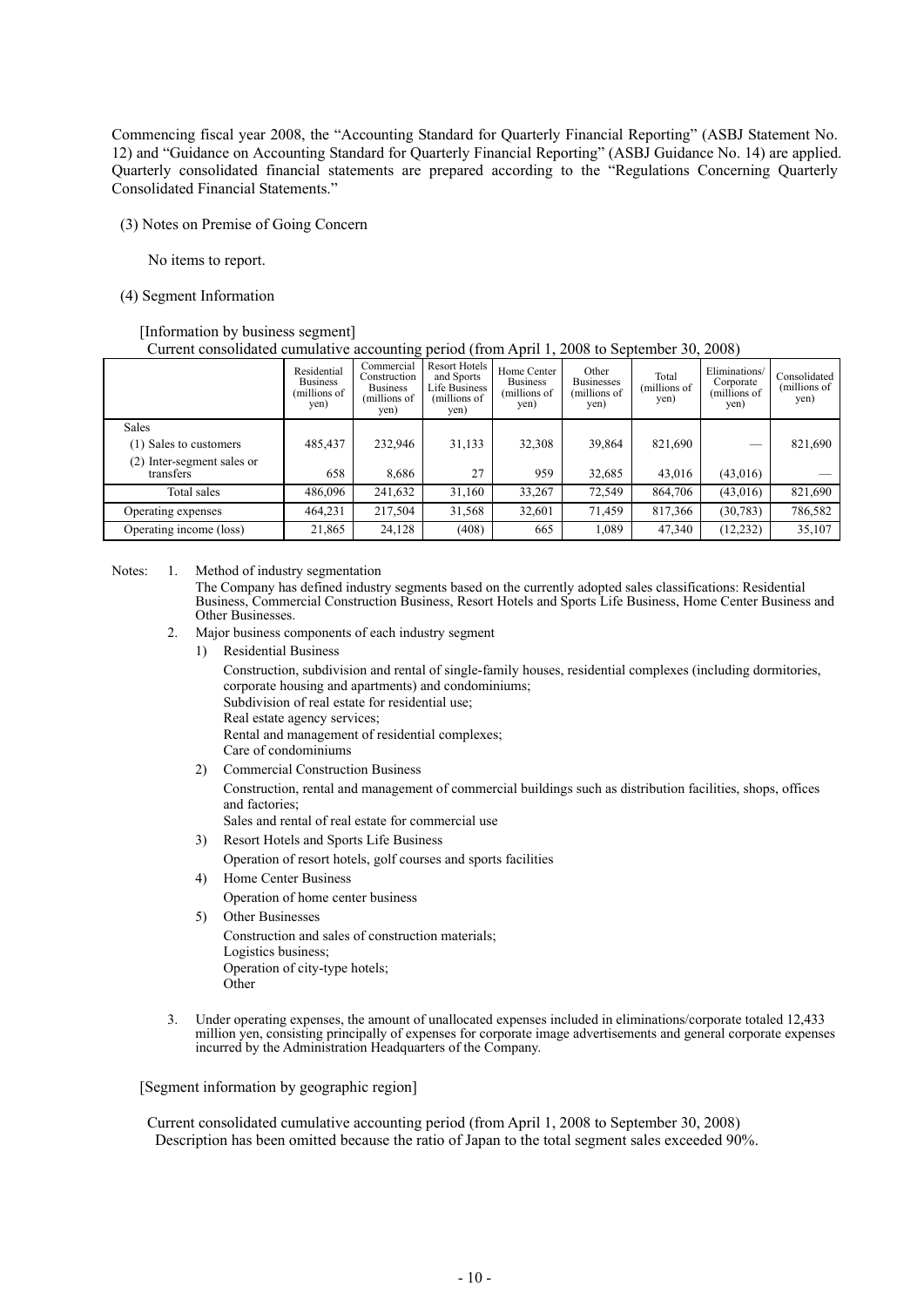[Overseas sales]

Current consolidated cumulative accounting period (from April 1, 2008 to September 30, 2008) Description has been omitted because the ratio of overseas sales to the consolidated net sales was below 10%.

(5) Notes on significant changes in the amount of shareholders' equity

No items to report.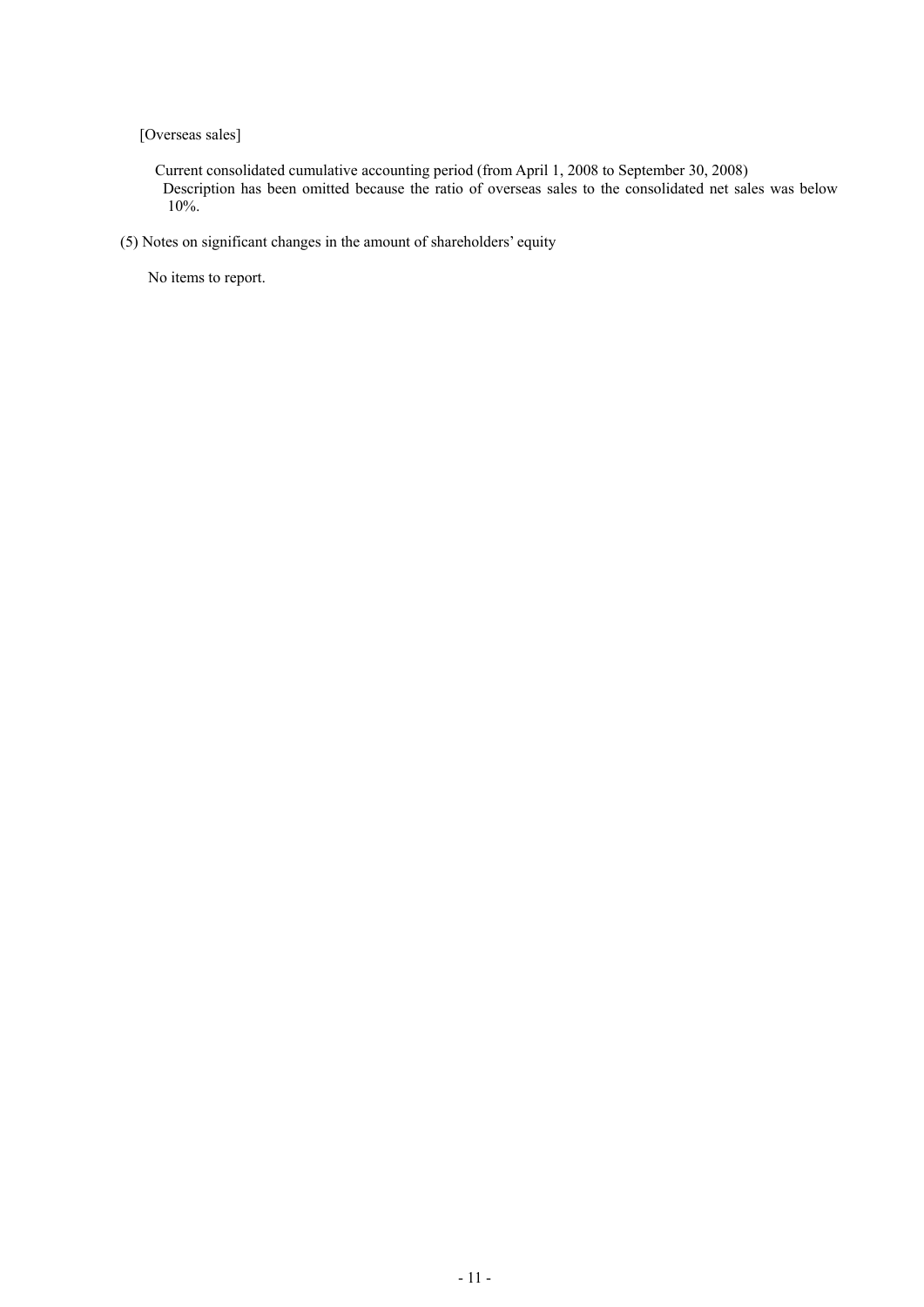# (Reference)

#### (1) Financial statement concerning the first half of the previous fiscal year Consolidated statement of income for the first half (summarized)

| Items                                                    |                          | 1st half of the previous fiscal year | (from April 1, 2007 to September 30, 2007) |
|----------------------------------------------------------|--------------------------|--------------------------------------|--------------------------------------------|
|                                                          | Amount (millions of yen) |                                      | $(\%)$                                     |
| Net sales<br>L                                           |                          | 825,880                              | 100                                        |
| Cost of sales<br>П                                       |                          | 656,705                              | 79.5                                       |
| Gross profit                                             |                          | 169,175                              | 20.5                                       |
| III Selling, general and administrative<br>expenses      |                          | 128,455                              | 15.6                                       |
| Operating income                                         |                          | 40,720                               | 4.9                                        |
| IV Other income                                          |                          |                                      |                                            |
| Interest income                                          | 540                      |                                      |                                            |
| Dividends                                                | 809                      |                                      |                                            |
| Equity in earnings of associated<br>companies            | 164                      |                                      |                                            |
| Other income                                             | 4,053                    | 5,568                                | 0.7                                        |
| Other expenses<br>V                                      |                          |                                      |                                            |
| Interest expense                                         | 1,419                    |                                      |                                            |
| Tax and dues                                             | 1,004                    |                                      |                                            |
| Other expenses                                           | 2,980                    | 5,405                                | 0.6                                        |
| Ordinary income                                          |                          | 40,882                               | 5.0                                        |
| VI Extraordinary income                                  |                          |                                      |                                            |
| Gain on sales of property, plant and<br>equipment        | 224                      |                                      |                                            |
| Gain on sales of marketable and<br>investment securities | 10                       |                                      |                                            |
| Prior service benefit                                    | 572                      | 807                                  | 0.1                                        |
| VII Extraordinary losses                                 |                          |                                      |                                            |
| Loss on sales of property, plant and<br>equipment        | 200                      |                                      |                                            |
| Loss on disposal of property, plant<br>and equipment     | 582                      |                                      |                                            |
| Provision of retirement benefits for<br>directors        | 378                      |                                      |                                            |
| Write-down of marketable and<br>investment securities    | 877                      |                                      |                                            |
| Write-down of golf club<br>membership                    | 43                       | 2,082                                | 0.3                                        |
| Income before income taxes and<br>minority interests     |                          | 39,607                               | 4.8                                        |
| Income taxes – current                                   | 13,945                   |                                      |                                            |
| Income taxes - deferred                                  | 2,045                    | 15,990                               | 1.9                                        |
| Minority interests in net loss of<br>subsidiaries        |                          | (22)                                 | (0.0)                                      |
| Net income                                               |                          | 23,639                               | 2.9                                        |
|                                                          |                          |                                      |                                            |